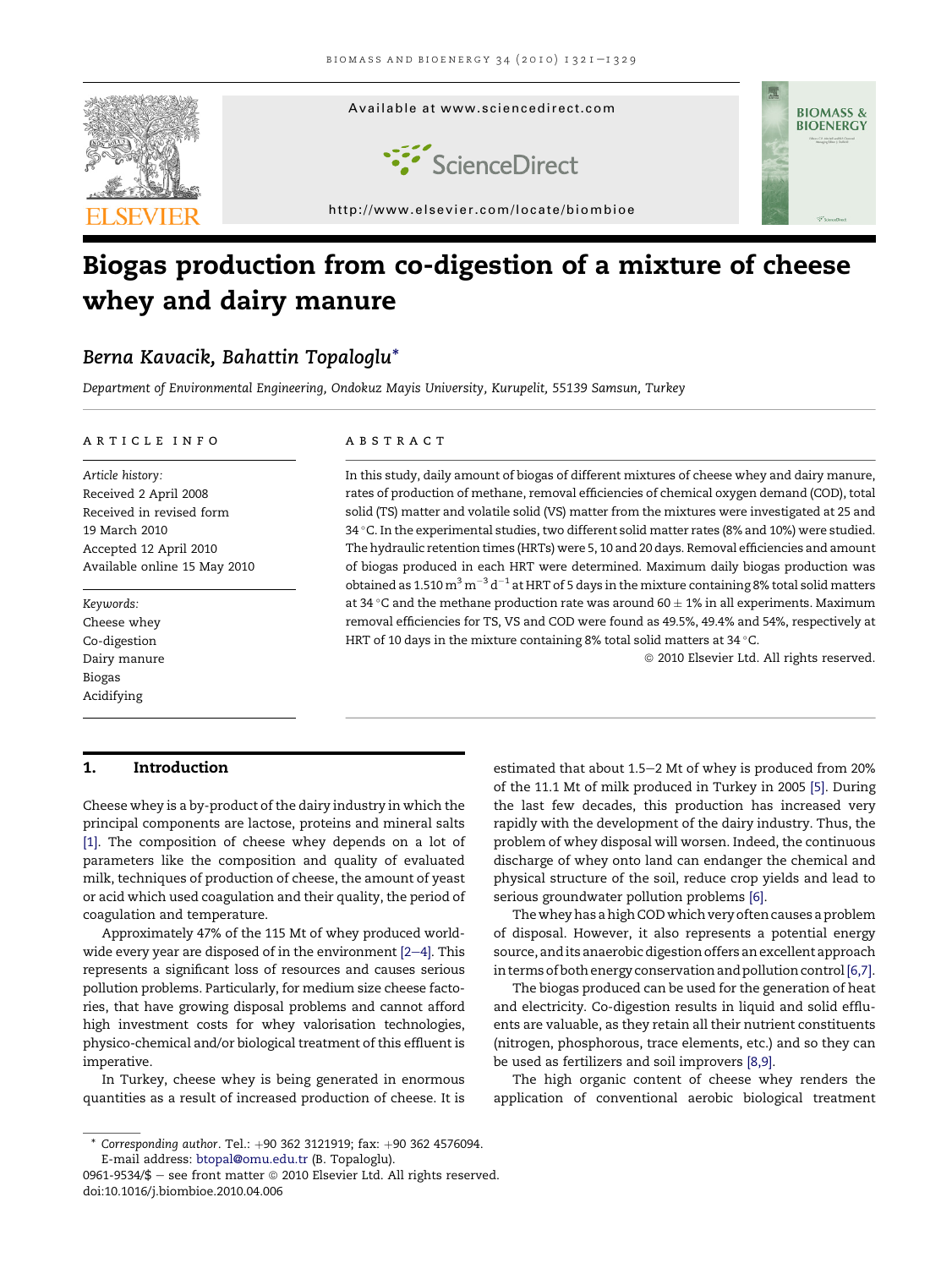<span id="page-1-0"></span>

| Table $1$ – Data on anaerobic treatment of cheese whey. |              |                                                       |                                                     |                           |           |  |  |
|---------------------------------------------------------|--------------|-------------------------------------------------------|-----------------------------------------------------|---------------------------|-----------|--|--|
| Reactor type <sup>a</sup>                               | HRT (days)   | Influent COD<br>concentration ( $kg \text{ m}^{-3}$ ) | Organic loading rate<br>(kg COD $m^{-3}$ $d^{-1}$ ) | Removal<br>efficiency (%) | Reference |  |  |
| <b>UFFLR</b>                                            | 5            | 79                                                    | 14                                                  | 95                        | $[17]$    |  |  |
| <b>DSFFR</b>                                            | 5            | 13                                                    | 2.6                                                 | 88                        | $[21]$    |  |  |
| <b>FBR</b>                                              | 0.4          | 7                                                     | 7.7                                                 | 90                        | $[22]$    |  |  |
| <b>FBR</b>                                              | $0.1 - 0.4$  | $0.8 - 10$                                            | $6 - 40$                                            | $63 - 87$                 | $[23]$    |  |  |
| AAFEB                                                   | $0.6 - 0.7$  | $5 - 15$                                              | $8.2 - 22$                                          | $61 - 92$                 | $[24]$    |  |  |
| <b>SDFA</b>                                             | —            | 69.8                                                  | 16.1                                                | 99                        | $[25]$    |  |  |
| <b>UASB</b>                                             | 1.5          | 11                                                    | 7.1                                                 | 94                        | $[26]$    |  |  |
| <b>UASB</b>                                             | 5            | $5 - 28.7$                                            | $0.9 - 6$                                           | $97 - 99$                 | $[27]$    |  |  |
| <b>DUHR</b>                                             | 7            | 68                                                    | 10                                                  | 97                        | $[28]$    |  |  |
| AP                                                      | 8            | 4.4                                                   | 0.55                                                | 63                        | $[29]$    |  |  |
| <b>UASB</b>                                             | $2.3 - 11.6$ | $5 - 77$                                              | $1 - 28.5$                                          | $95 - 99$                 | $[18]$    |  |  |
| <b>UASB</b>                                             | $5.4 - 6.8$  | $47 - 55$                                             | $7 - 9.5$                                           | $90 - 94$                 | $[18]$    |  |  |
| <b>ASBR</b>                                             | 0.33         | $(0.6 - 4.8) 10^{-3}$                                 | $1.5 - 12$                                          | 90                        | $[15]$    |  |  |

a UFFLR, upflow fixed-film loop reactor; DSFFR, downflow stationary fixed-bed reactor; FBR, fluidized-bed reactor; AAFEB, anaerobic attachedfilm expanded-bed reactor; SDFA, semi-continuous digester with flocculant addition; UASB, upflow anaerobic sludge blanket reactor; DUHR, downflow-upflow hybrid reactor; AP, anaerobic pond; ASBR, anaerobic sequencing batch reactor.

| Table $2$ – The composition of cheese whey and dairy manure.                                                                    |              |               |               |                    |              |                |             |
|---------------------------------------------------------------------------------------------------------------------------------|--------------|---------------|---------------|--------------------|--------------|----------------|-------------|
|                                                                                                                                 | TS (%)       | pH            | VS (%)        | Organic carbon (%) | Nitrogen (%) | Phosphorus (%) | $C/N$ (%)   |
| Dairy manure                                                                                                                    | $20 \pm 0.4$ | $7.1 \pm 0.1$ | $83 \pm 0.19$ | $48 + 0.16$        | $1.2 + 0.15$ | $0.51 + 0.05$  | $40 + 0.37$ |
| Cheese whey<br>$2.2 + 0.04$<br>$6.6 \pm 0.2$<br>$5.9 \pm 0.2$<br>$71.5 + 0.27$<br>$0.56 + 0.02$<br>$41.5 + 0.24$<br>$19 + 0.38$ |              |               |               |                    |              |                |             |
| The percentages of volatile solid matter, organic carbon, nitrogen and phosphorus are rates in solid matter.                    |              |               |               |                    |              |                |             |



Fig. 1  $-$  Daily biogas production rates at 34  $\degree$ C and 10% TS.

costly, mainly due to the high price of oxygen supplementation. Anaerobic treatment requires no oxygen supplementation and generates a significant amount of energy in the form of methane gas [\[10\].](#page-8-0)

It has stated, however, that raw cheese whey is a quite difficult substrate to treat anaerobically because of the lack of alkalinity, the high chemical oxygen demand (COD) concentration and the tendency to acidify very rapidly [\[11\].](#page-8-0)

Cheese whey, which is a protein and lactose rich byproduct of the cheese industry, is very biodegradable ( $\approx$ 99%) with very high organic content (up to a COD of 70  $\text{kg}\,\text{m}^{-3}$ ) and low alkalinity content (2.5 kg  $\text{m}^{-3}$  as CaCO<sub>3</sub>) [\[12,13\]](#page-8-0). These may impair biomass granulation during biological treatment. This would in turn result in biomass wash-out. Anaerobic treatment of whey has therefore frequently encountered difficulties in maintaining stable operation [\[11,14,15\]](#page-8-0). Because of low bicarbonate alkalinity supplemental alkalinity is required so as to avoid anaerobic process failure [\[16,17\].](#page-8-0) This alkalinity supplementation can be minimized by using operation conditions directed at obtaining better treatment efficiency, such as using higher hydraulic residence times or dilution of the influent [\[14,18,19\]](#page-8-0).

It has been reported that co-digestion of whey with manure was proved to be possible without any need of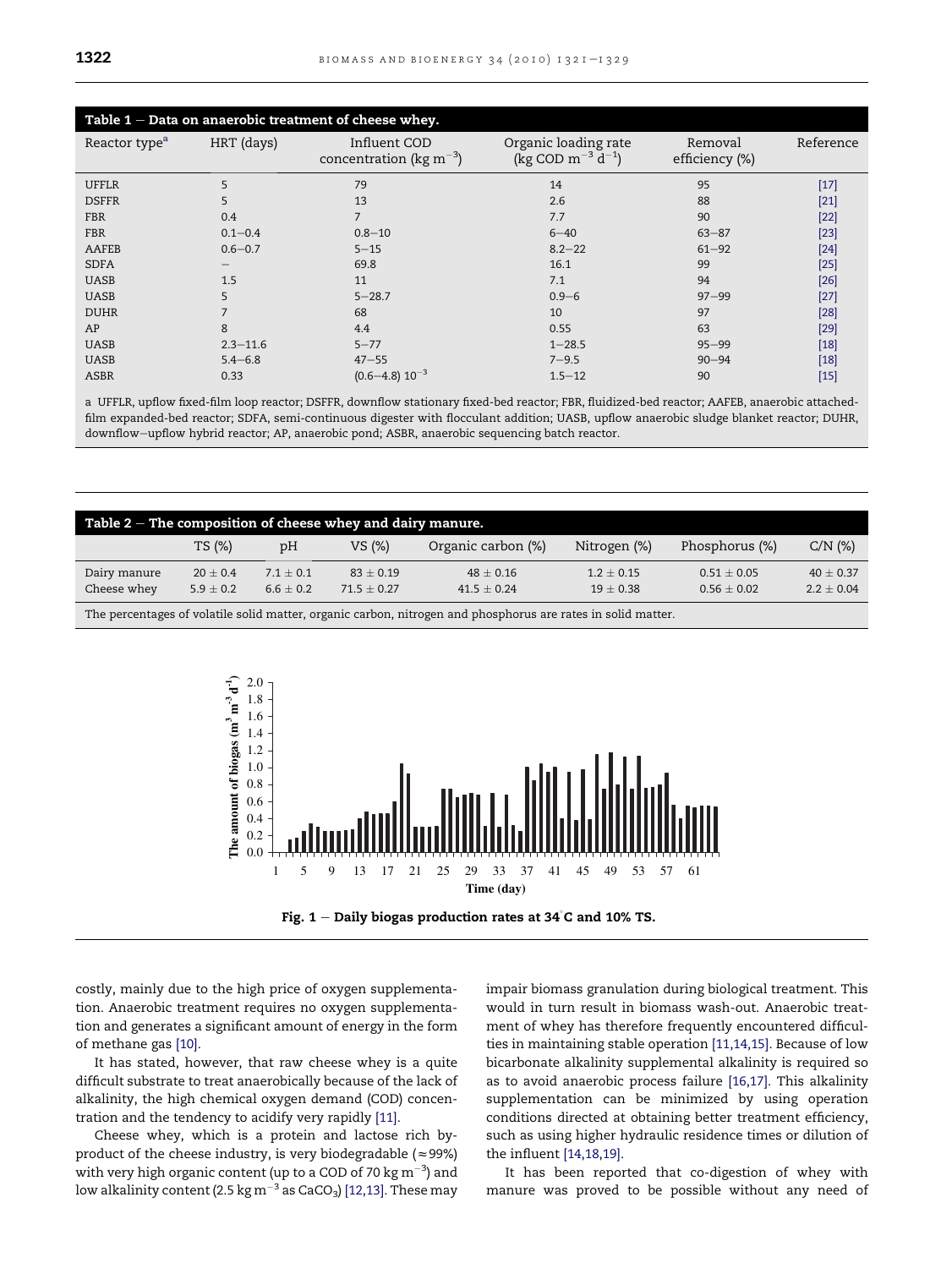<span id="page-2-0"></span>

Fig. 2  $-$  Daily methane rates of biogas at 34  $\mathrm{c}$  and 10% TS.

chemical addition up to 50% participation of whey (by volume) to the daily feed mixture. At whey fractions 50%, the reactor turned to be unstable [\[20\].](#page-8-0)

There are many laboratory and pilot-scale studies in the literature on the anaerobic treatment of cheese whey. Their literature data and references are summarized in [Table 1](#page-1-0).

It has been stated that for COD  $> 2$  kg m<sup>-3</sup> when amount of dilution decreases, removal efficiency of COD decreases, too. Because, when undiluted cheese whey is directly treated in anaerobic reactors, stability problems arise [\[15\]](#page-8-0).

In this study, anaerobic co-digestion of cheese whey and dairy manure which is rich in nutrient was studied. Experiments were carried out in a specially designed anaerobic reactor at different HRTs and at 25 and 34 °C. Optimum experimental conditions were investigated to obtain maximum COD removal and methane yield.

# 2. Materials and methods

# 2.1. Equipments

Experimental studies were performed in a cylindrical metallic anaerobic reactor made from austenitic stainless steel (type 316) with a total volume of 26.6 L (working volume is 20 L). The reactor was heated up by circulating warm water equipped with a thermostat. The temperature of the liquor in the reactor was monitored by a metallic thermometer located at the mid-depth and adjusted to 25 or 34 °C. Agitation, provided by a motor agitator, was at 0.3 Hz. The reactor was fed from its upper part and the discharge port was located below. The reactor was tested at 5, 10 and 20 days of hydraulic retention times.

In the reactor, there was a continuous stirring to circulate the liquid content to ensure secure uniform temperature conditions and to prevent sedimentation of suspended solids within the reactor. The reactor was insulated with glass wool to prevent heat loss. After dairy manure was filled to the reactor, entrance of the reactor was closed to prevent against the air leakage. Biogas collection from the reactor was made via a tedlar bag.

#### 2.2. Characterization of cheese whey and dairy manure

The whey and dairy manure used in this study were obtained from the Milk Plant and the Animal Farm of the Agricultural Faculty of Ondokuz Mayis University in Samsun city located on

| Table 3 – The average biogas and methane rates at different HRTs, $34^{\circ}$ C and $10\%$ TS. |           |                                                          |                  |                  |      |  |  |  |
|-------------------------------------------------------------------------------------------------|-----------|----------------------------------------------------------|------------------|------------------|------|--|--|--|
|                                                                                                 | HRT (day) | Biogas (m <sup>3</sup> m <sup>-3</sup> d <sup>-1</sup> ) | Methane rate (%) | Influent content |      |  |  |  |
|                                                                                                 |           |                                                          |                  |                  |      |  |  |  |
| Daily feedings                                                                                  |           |                                                          |                  | DM (kg)          | 1.60 |  |  |  |
|                                                                                                 | 5         | $0.968 \pm 0.073$                                        | $60 \pm 1.22$    | CW(L)            | 1.12 |  |  |  |
|                                                                                                 |           |                                                          |                  | BM(L)            | 0.28 |  |  |  |
|                                                                                                 |           |                                                          |                  | Water (L)        | 1.00 |  |  |  |
|                                                                                                 |           |                                                          |                  | DM (kg)          | 0.80 |  |  |  |
|                                                                                                 | 10        | $0.699 \pm 0.043$                                        | $59 \pm 2.55$    | CW(L)            | 0.56 |  |  |  |
|                                                                                                 |           |                                                          |                  | BM(L)            | 0.14 |  |  |  |
|                                                                                                 |           |                                                          |                  | Water (L)        | 0.50 |  |  |  |
|                                                                                                 |           |                                                          |                  | DM (kg)          | 0.40 |  |  |  |
|                                                                                                 | 20        | $0.540 \pm 0.014$                                        | $60 \pm 1.00$    | CW(L)            | 0.28 |  |  |  |
|                                                                                                 |           |                                                          |                  | BM(L)            | 0.07 |  |  |  |
|                                                                                                 |           |                                                          |                  | Water (L)        | 0.25 |  |  |  |
| Two daily feedings                                                                              |           |                                                          |                  | DM (kg)          | 3.20 |  |  |  |
|                                                                                                 | 5         | $0.948 \pm 0.038$                                        | $60 \pm 1.20$    | CW(L)            | 2.24 |  |  |  |
|                                                                                                 |           |                                                          |                  | BM(L)            | 0.56 |  |  |  |
|                                                                                                 |           |                                                          |                  | Water (L)        | 2.00 |  |  |  |
|                                                                                                 |           |                                                          |                  | DM (kg)          | 1.60 |  |  |  |
|                                                                                                 | 10        | $0.662 \pm 0.060$                                        | $59.5 \pm 2.10$  | CW(L)            | 1.12 |  |  |  |
|                                                                                                 |           |                                                          |                  | BM(L)            | 0.28 |  |  |  |
|                                                                                                 |           |                                                          |                  | Water (L)        | 1.00 |  |  |  |
|                                                                                                 |           |                                                          |                  | DM (kg)          | 0.80 |  |  |  |
|                                                                                                 | 20        | $0.505 \pm 0.028$                                        | $59 \pm 2.60$    | CW(L)            | 0.56 |  |  |  |
|                                                                                                 |           |                                                          |                  | BM(L)            | 0.14 |  |  |  |
|                                                                                                 |           |                                                          |                  | Water (L)        | 0.50 |  |  |  |
| DM: dairy manure, CW: cheese whey, BM: basal medium.                                            |           |                                                          |                  |                  |      |  |  |  |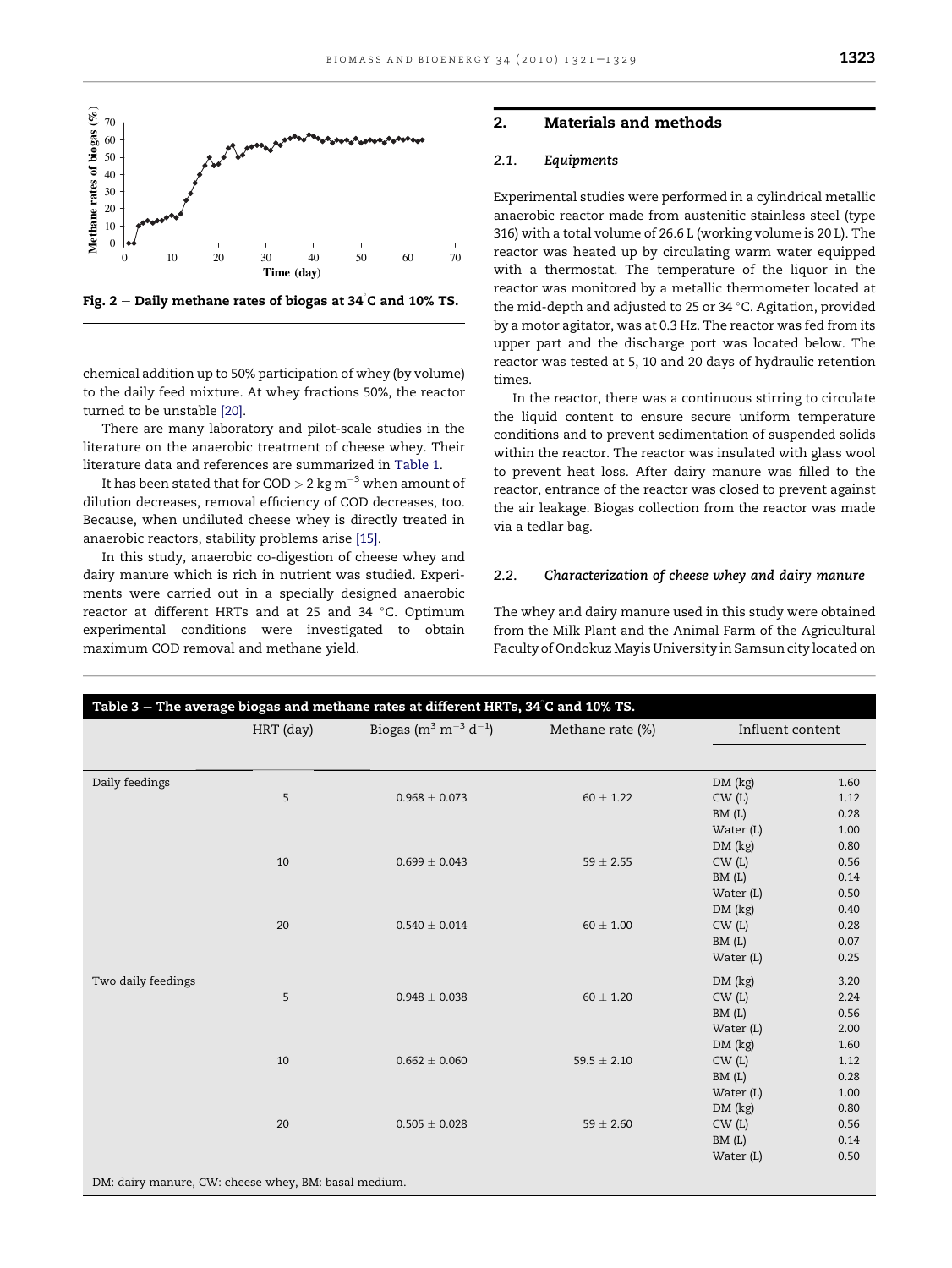<span id="page-3-0"></span>

| Table $4$ – The analyses results of initial mixture and last<br>product at 34 °C and 10% TS. |                           |                     |                      |  |  |  |  |
|----------------------------------------------------------------------------------------------|---------------------------|---------------------|----------------------|--|--|--|--|
|                                                                                              | Initial mixture<br>$(\%)$ | Last product<br>(%) | Efficiency<br>$(\%)$ |  |  |  |  |
| <b>TS</b>                                                                                    | 10                        | 5.6                 | 44                   |  |  |  |  |
| pH                                                                                           | 7                         | 7.2                 |                      |  |  |  |  |
| <b>VS</b>                                                                                    | 76                        | 40                  | 47                   |  |  |  |  |
| Organic<br>carbon                                                                            | 44.1                      | 23.2                | 47.3                 |  |  |  |  |
| Nitrogen                                                                                     | 7.4                       | 9.15                | 19                   |  |  |  |  |
| Phosphorous                                                                                  | 0.75<br>28<br>0.54        |                     |                      |  |  |  |  |
| Initial mixture: 8 kg dairy manure $+5.6$ L cheese whey $+1.4$ L basal                       |                           |                     |                      |  |  |  |  |

the Black Sea coast in northern Turkey (36 $^{\circ}$  18' 81" E, 41 $^{\circ}$  36' 59" N). The whey samples were drained directly from cheese vats, collected in 10 L tanks and transported to the laboratory. Fresh

cheese whey was taken two times every week and stored at  $4^{\circ}$ C for up to 4 days. Dairy manure was taken daily and transported to the laboratory before feeding. The chemical composition of cheese whey and dairy manure was determined according to the standard methods [\[30\]](#page-8-0) (Kjeldahl Method for nitrogen, stannous chloride method for phosphorous, method 209A for TS and method 209D for VS) and is shown in [Table 2.](#page-1-0)

### 2.3. Basal medium

medium  $+5$  L water.

The composition of the basal medium (BM) used in the experiments is as follows (concentrations of the constituents are given in parentheses as  $kg \, \text{m}^{-3}$ ):

Calcium chloride (0.2), magnesium sulfate (0.098), potassium chloride (0.4), sodium chloride (6.8), sodium phosphate monobasic (0.122), LL-arginine HCl (0.021), LL-cystine 2HCl (0.01565), LL-glutamine (0.292), LL-histidine (0.008), LL-isoleucine (0.026), LL-leucine (0.026), LL-lysine\$HCl (0.0365), LLmethionine (0.0075), L-phenylalanine (0.0165), LL-threonine (0.024), L-trytophan (0.004), LL-tyrosine 2Na 2H<sub>2</sub>O (0.026), Lvaline (0.0235), D-biotin (0.001), choline chloride (0.001), folic acid (0.001), myo-inositol (0.002), niacinamide (0.001), D-pantothenic acid (0.001), pyridoxal·HCl (0.001), riboflavin (0.0001), thiamine HCl (0.001), D-glucose (1.0), phenol red [sodium] (0.011).

| Table 5 – COD removal efficiency at different HRTs, 34 $^\circ$ C<br>and 10% TS. |                                                                                                                                                 |                                 |                           |  |  |  |  |  |
|----------------------------------------------------------------------------------|-------------------------------------------------------------------------------------------------------------------------------------------------|---------------------------------|---------------------------|--|--|--|--|--|
| <b>HRT</b><br>$\rm (day)$                                                        | Initial COD<br>(kg m <sup><math>-3</math></sup> )                                                                                               | Final COD<br>(kg $\rm m^{-3}$ ) | Removal<br>efficiency (%) |  |  |  |  |  |
| 5                                                                                | $33.75 + 0.420$                                                                                                                                 | $22.500 + 0.230$                | 33                        |  |  |  |  |  |
| 10                                                                               | $25.25 + 0.250$                                                                                                                                 | $14.392 + 0.150$                | 43                        |  |  |  |  |  |
| 20                                                                               | $28.00 + 0.301$                                                                                                                                 | $15,600 + 0,181$                | 44                        |  |  |  |  |  |
|                                                                                  | The initial COD values are the values obtained just after feeding.<br>The final COD values are the values obtained after 1 day of<br>treatment. |                                 |                           |  |  |  |  |  |

This BM contained all the necessary micro and macronutrients required for an optimum anaerobic microbial growth.

#### 2.4. Experimental procedure

Experiments were realised in three different forms as at 34  $\,^{\circ}$ C, 10% TS, at 34  $\degree$ C, 8% TS and at 25  $\degree$ C, 8% TS. All experimental studies were performed in HRT of 5, 10 and 20 days and biogas production, methane content of biogas, COD, TS and VS removal rates were determined.

Before each experiment, manure was diluted with tap water up to a total solid (TS) content of 10%. Then it was screened for removal of the gross inert material and blended for homogenization to avoid spoiling of the agitator.

Preexperimental studies, realised by us, showed that the production of biogas was diminished in  $2-3$  days and the process collapsed after feeding the reactor by the mixture of cheese whey and fresh manure. Hence, the reactor was filled with diluted manure only and run until maximum biogas production conditions (18 days) were achieved. Then codigestion process was started.

In the first experiment, the rate of TS was 10%. On 18th day 10 L of manure was discharged and a mixture of whey and manure of the same rate was fed to the reactor. After 24th day, the feedings were semi-continuously with various amounts of mixtures according to each HRT, but TS rate of feedings was the same. The temperature was kept at  $34$  °C. HRT of 5, 10 and 20 days was maintained by feeding 4 L, 2 L and 1 L of substrate and removing 4 L, 2 L and 1 L of effluent daily, respectively and by feeding 8 L, 4 L and 2 L of substrate and removing 8 L, 4 L



Fig. 3  $-$  Daily biogas production rates at 34  $\degree$ C and 8% TS.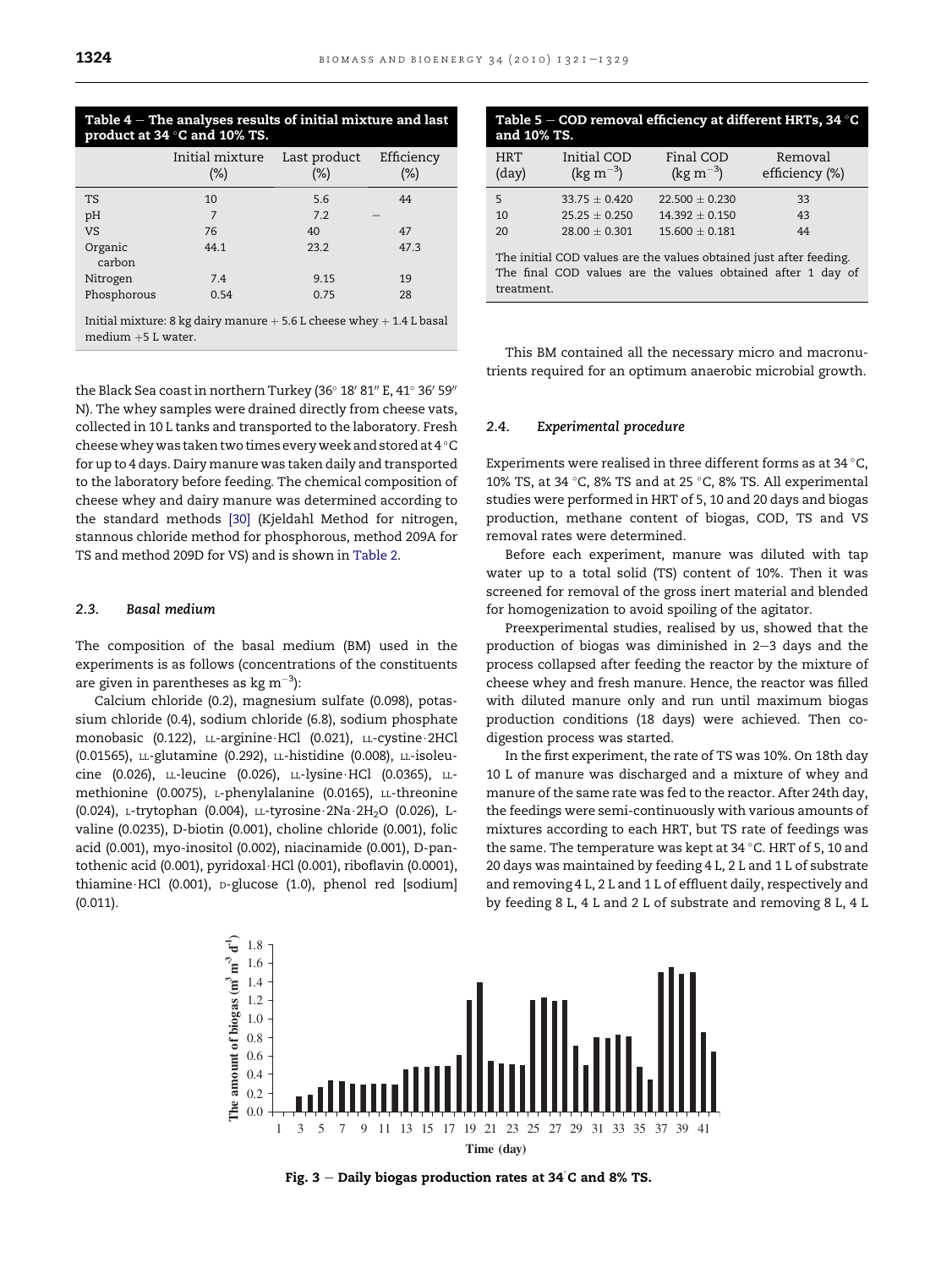<span id="page-4-0"></span>

Fig. 4  $-$  Daily methane rates of biogas at 34 $^{\circ}$ C and 8% TS.

and 2 L of effluent one time in 2 days, respectively. This experiment was performed with or without BM.

In the second experiment, 10 L of manure was discharged and 10 L of whey was fed instead (again on 18th day), so that the mixture in the reactor comprised a TS of 8% at 34  $\,^{\circ}$ C. The hydraulic retention times were 5, 10 and 20 days and the reactor was fed daily only.

In the third experiment, the same experimental variables were kept constant as in the second one except the temperature which was kept at 25  $\degree$ C in order to investigate its effect.

While feeding the digesters with these mixtures and during the experiments, the pH value of the liquid content was kept within the optimal range for methanogenesis  $(6.5-7.5)$ .

#### 2.5. Chemical analyses

Standard methods [\[30\]](#page-8-0) were applied for pH measurement and the determination TS, VS, COD, ammonia nitrogen, total nitrogen and phosphorous. Methane content of biogas was determined by Gas Chromotography (GC/FID) using helium as the carrier gas. A 30 m of capillary column was used to separate gases. The injector, detector and oven temperatures were 150, 200 and 225  $\degree$ C, respectively. The volume of biogas was measured using a gas-meter.

# 3. Results and discussion

#### 3.1. The results of analyses at  $34\textdegree C$ ,  $10\%$  TS

This experiment was completed in 64 days. As mentioned before, the experiment started with diluted manure of 10% TS

| Table $6$ – The average biogas and methane rates at |
|-----------------------------------------------------|
| different HRTs, 34 °C and 8% TS.                    |

| <b>HRT</b><br>$\frac{day}{x}$ | <b>Biogas</b><br>$(m^3 m^{-3} d^{-1})$ | Methane rate (%) | Influent content                                      |  |
|-------------------------------|----------------------------------------|------------------|-------------------------------------------------------|--|
| 5                             | $1.510 + 0.033$                        | $59.75 + 1.00$   | DM (kg)<br>1.0<br>CW(L)<br>2.0<br>Water (L)<br>1.0    |  |
| 10                            | $1.205 + 0.021$                        | $59.5 + 2.38$    | DM (kg)<br>0.5<br>CW(L)<br>1.0<br>Water (L)<br>0.5    |  |
| 20                            | $0.805 + 0.015$                        | $60 \pm 1.41$    | DM (kg)<br>0.25<br>CW(L)<br>0.50<br>Water (L)<br>0.25 |  |

DM: dairy manure, CW: cheese whey.

only. In the first 2 days, no biogas production was observed. As known from batch processes the gas production increased in following days and reached maximum values on 18th day. Then a volume of 10 L of mixture was discharged and 3 kg manure  $+5.6$  L cheese whey  $+1.4$  L BM mixture was fed to the reactor; so that the rate of TS remained constant (10 wt%). By semi-continuous process, the replaced volumes of the mixture were 4 L, 2 L and 1 L for the HRT of 5, 10 and 20 days, respectively. The reactor was fed daily from 24th to 28th day for HRT of 10 days, from 36th to 40th day for HRT of 5 days and from 59th to 63rd day for HRT of 20 days. Two daily feedings were realised from 29th to 34th day for HRT of 20 days, from 42nd to 45th day for HRT of 10 days and from 46th to 53rd day for HRT of 5 days. The experiment with HRT of 20 days (from 29th to 34th day) was repeated without BM from 55th to 58th day. On other days (35th, 41st, 54th and 64th day), the reactor was not fed.

Daily biogas production rate was measured and is presented in [Fig. 1.](#page-1-0) The results of the amount of biogas obtained by daily feeding of the reactor and one times in 2 days were compared and the better result was obtained by daily feedings.

Experimental results showed that there is no beneficial effect of BM addition into the reactor. To determine the effect of this, on 55th and 57th day, the mixture of 2 L was added to the reactor and BM wasn't added to the mixture. All in all, a significant difference wasn't observed.

| Table 7 – The results obtained at different HRTs, 34 $\,^{\circ}$ C and 8% TS.                                                           |                           |                           |                    |                                           |                                    |  |  |
|------------------------------------------------------------------------------------------------------------------------------------------|---------------------------|---------------------------|--------------------|-------------------------------------------|------------------------------------|--|--|
| HRT (day)                                                                                                                                | TS ( $\text{kg m}^{-3}$ ) | VS ( $\text{kg m}^{-3}$ ) | $COD (kg m-3)$     | Ammonium-nitrogen ( $kg \text{ m}^{-3}$ ) | Phosphorous ( $\text{kg m}^{-3}$ ) |  |  |
| Influent                                                                                                                                 |                           |                           |                    |                                           |                                    |  |  |
| 5.                                                                                                                                       | 54.720 $\pm$ 0.367        | $43.030 + 0.069$          | $28.750 \pm 0.250$ | $0.128 \pm 0.005$                         | $0.268 \pm 0.005$                  |  |  |
| 10                                                                                                                                       | $60.710 \pm 0.102$        | $48.910 \pm 0.086$        | $28.750 \pm 0.275$ | $0.207 \pm 0.007$                         | $0.352 \pm 0.005$                  |  |  |
| 20                                                                                                                                       | $46.940 + 0.265$          | $36.840 + 0.150$          | $31.875 + 0.150$   | $0.234 \pm 0.004$                         | $0.337 + 0.004$                    |  |  |
| Effluent                                                                                                                                 |                           |                           |                    |                                           |                                    |  |  |
| 5                                                                                                                                        | $40.096 \pm 0.267$        | $31.913 + 0.120$          | $22.125 + 0.150$   | $0.186 \pm 0.004$                         | $0.362 \pm 0.006$                  |  |  |
| 10                                                                                                                                       | $30.641 \pm 0.120$        | $24.727 \pm 0.069$        | $13.125 \pm 0.085$ | $0.300 \pm 0.005$                         | $0.461 \pm 0.004$                  |  |  |
| 20                                                                                                                                       | $28.776 \pm 0.098$        | $25.422 \pm 0.096$        | $17.775 \pm 0.102$ | $0.288 \pm 0.004$                         | $0.370 \pm 0.005$                  |  |  |
| The influent values are the values obtained just after feeding.<br>The effluent values are the values obtained after 1 day of treatment. |                           |                           |                    |                                           |                                    |  |  |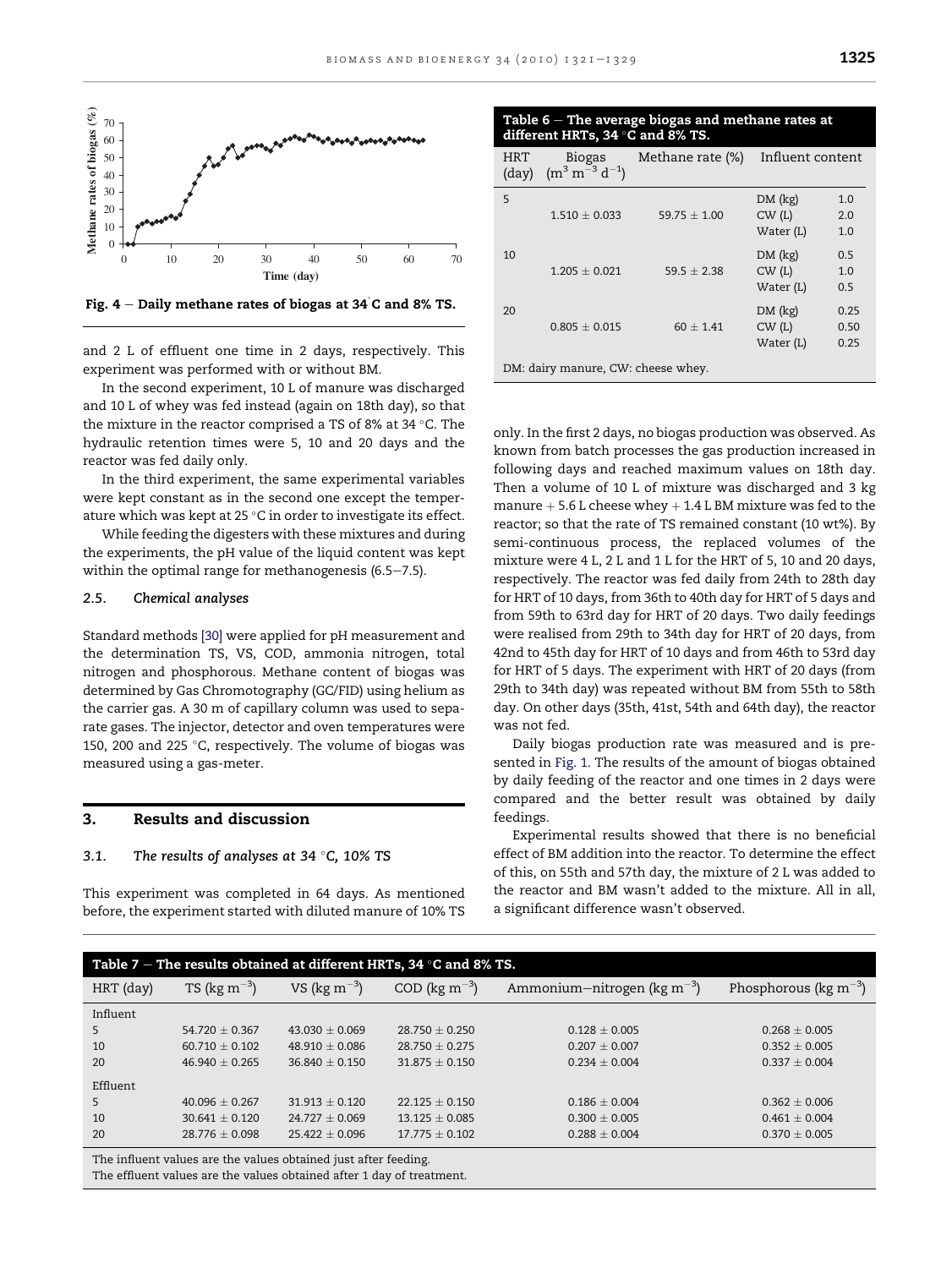<span id="page-5-0"></span>

Biogas production rate was measured and is presented in [Fig. 1.](#page-1-0) When the amounts of biogas obtained by daily feeding and feeding in 2 days of the reactor were compared, it can be seen that the better result was obtained by daily feedings. Experimental results showed that there is no significant difference between the biogas produced with BM or without BM. It can be said that there is no beneficial effect of BM addition into the reactor.

The amount of methane in gas mixtures was measured daily and is given in [Fig. 2.](#page-2-0) It can be seen from [Fig. 2](#page-2-0) that methane percentage does not change much at different HRTs.

Daily biogas production and methane rate of biogas produced at different HRTs are given in [Table 3](#page-2-0). Because daily biogas production showed some little variations, in each period of HRT, average daily biogas production and its standard error were calculated for every HRT. According to the [Table 3,](#page-2-0) it becomes obvious that the biogas production decreases from 0.968 to 0.540  $\text{m}^3$   $\text{m}^{-3}$  d<sup>-1</sup> as HRTs are increased from 5 to 20 days.

As can be seen, the best biogas productivity was approximately 0.968  $\text{m}^3 \text{ m}^{-3} \text{ d}^{-1}$  and contained about 60% of methane. It was obtained at an HRT of 5 days.

Removal efficiencies of TS, VS, nitrogen and phosphorous were calculated from the difference of their amounts in influent and effluent and the results are given in [Table 4](#page-3-0). According to [Table 4,](#page-3-0) TS and VS decreased, while nitrogen and phosphorous increased.

The differences between COD concentrations of influents and effluents are given in [Table 5](#page-3-0) for different HRTs. For every HRT, average COD removal efficiency and its standard error were calculated. As can be seen from [Table 5,](#page-3-0) the best COD



Fig. 6  $-$  Daily methane rates of biogas at 25 $^{\circ}$ C and 8% TS.

removal efficiency was 44% obtained at an HRT of 20 days. The removal efficiency of COD increased by increasing HRT.

#### 3.2. The results of analyses at 34  $\degree$ C, 8% TS

The aim of this experiment was to investigate the effect of increasing amount of cheese whey on biogas production. It was completed in 42 days. It started again with diluted manure of 10% TS only as in first experiment. During feedings by semi-continuous process after 24th day, it was paid attention to keep unchanged the composition of mixture (8%). Therefore, the mixture of cheese whey, fresh manure and water were fed to the reactor at rates of 50%, 25% and 25% respectively. It was fed on 24th, 30th and 36th day for  $HRT = 10$ , 20 and 5 days, respectively. Because in the first experiment daily feedings were more effective than two daily feedings and adding BM had no beneficial effect, the reactor was fed daily only and operated without BM.

The amount of daily biogas production is shown in [Fig. 3](#page-3-0). As can be seen from the figure, the amount of biogas production decreased by the increase of HRT like in the previous experiment with 10% of TS. Higher biogas yield obtained by the addition of increasing extent of cheese whey to dairy manure could be attributed to the higher biodegradability of cheese whey.

Methane rate of biogas produced using mixture including 8% of TS is presented in [Fig. 4](#page-4-0). It is seen obviously from the

| Table $8$ – The average biogas and methane rates at<br>different HRTs, 25 °C and 8% TS. |                                        |                |                               |                      |  |  |  |
|-----------------------------------------------------------------------------------------|----------------------------------------|----------------|-------------------------------|----------------------|--|--|--|
| HRT<br>(day)                                                                            | <b>Biogas</b><br>$(m^3 m^{-3} d^{-1})$ | Methane (%)    | Influent content              |                      |  |  |  |
| 5                                                                                       | $1.055 + 0.064$                        | $59 + 1.41$    | DM (kg)<br>CW(L)<br>Water (L) | 1.0<br>2.0<br>1.0    |  |  |  |
| 10                                                                                      | $0.950 + 0.034$                        | $59.75 + 1.29$ | DM (kg)<br>CW(L)<br>Water (L) | 0.5<br>1.0<br>0.5    |  |  |  |
| 20                                                                                      | $0.502 + 0.007$                        | $59.25 + 1.29$ | DM (kg)<br>CW(L)<br>Water (L) | 0.25<br>0.50<br>0.25 |  |  |  |

DM: dairy manure, CW: cheese whey.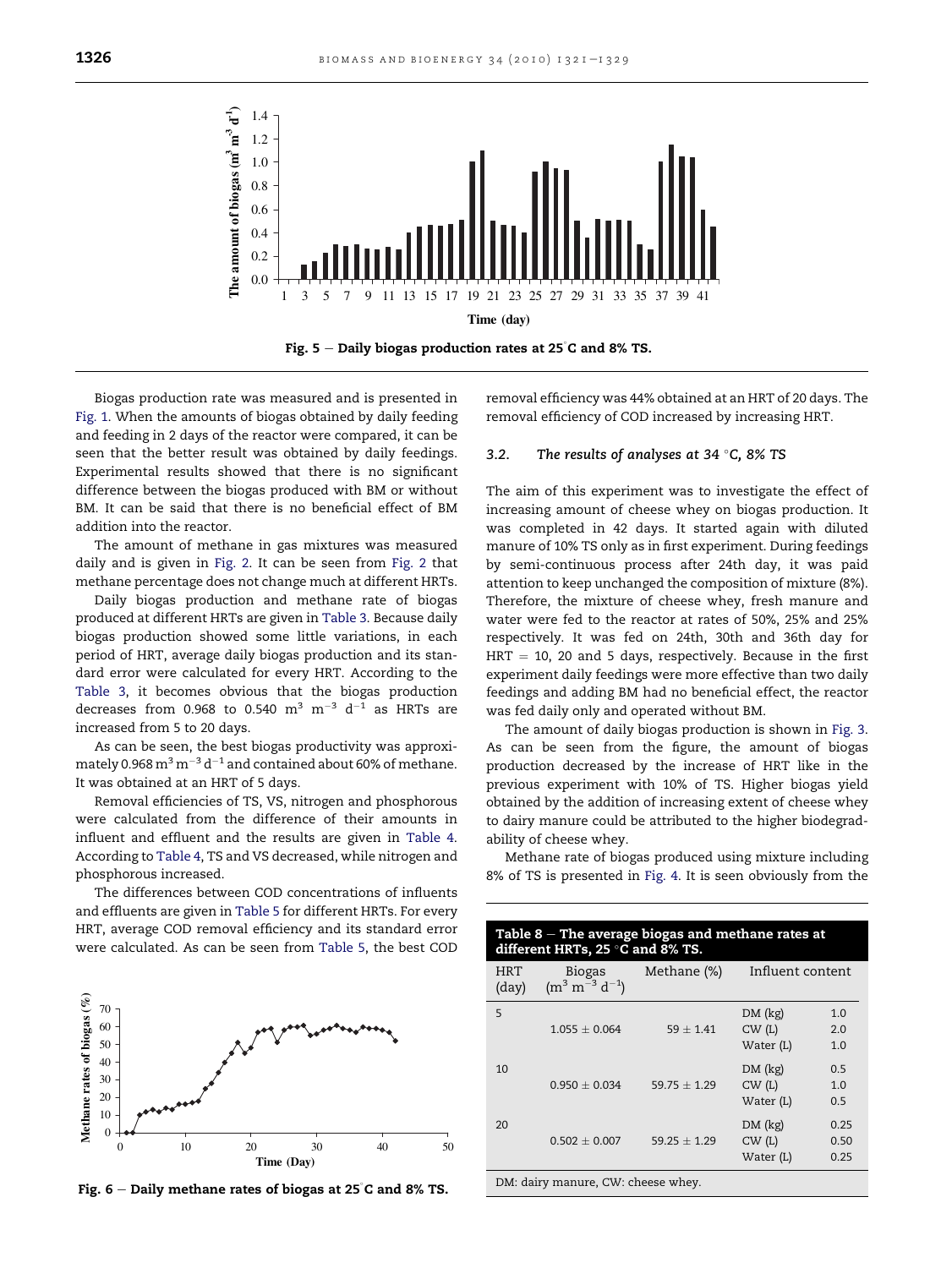| Table 9 – The results obtained at different HRTs, 25 $\,^{\circ}$ C and 8% TS.                                                           |                           |                           |                    |                                             |                                       |  |  |
|------------------------------------------------------------------------------------------------------------------------------------------|---------------------------|---------------------------|--------------------|---------------------------------------------|---------------------------------------|--|--|
| HRT (day)                                                                                                                                | TS ( $\text{kg m}^{-3}$ ) | VS ( $\text{kg m}^{-3}$ ) | $COD (kg m-3)$     | Ammonium-nitrogen ( $kg \, \text{m}^{-3}$ ) | Phosphorous ( $kg \, \text{m}^{-3}$ ) |  |  |
| Influent                                                                                                                                 |                           |                           |                    |                                             |                                       |  |  |
| 5                                                                                                                                        | $61.360 + 0.350$          | $46.020 + 0.102$          | $33.125 + 0.075$   | $0.168 + 0.005$                             | $0.246 + 0.005$                       |  |  |
| 10                                                                                                                                       | $67.330 \pm 0.275$        | $50.600 \pm 0.203$        | $32.500 \pm 0.095$ | $0.129 \pm 0.004$                           | $0.354 \pm 0.006$                     |  |  |
| 20                                                                                                                                       | $60.090 \pm 0.351$        | $45.067 + 0.153$          | $29.375 \pm 0.063$ | $0.196 \pm 0.004$                           | $0.321 \pm 0.003$                     |  |  |
| Effluent                                                                                                                                 |                           |                           |                    |                                             |                                       |  |  |
| 5                                                                                                                                        | $46.633 \pm 0.253$        | $36.355 \pm 0.234$        | $26.168 \pm 0.098$ | $0.207 \pm 0.007$                           | $0.316 \pm 0.004$                     |  |  |
| 10                                                                                                                                       | $37.031 \pm 0.102$        | $28.925 + 0.195$          | $18.850 + 0.075$   | $0.172 \pm 0.003$                           | $0.442 \pm 0.005$                     |  |  |
| 20                                                                                                                                       | $39.659 \pm 0.185$        | $31.997 \pm 0.210$        | $16.743 \pm 0.059$ | $0.223 \pm 0.005$                           | $0.336 \pm 0.003$                     |  |  |
| The influent values are the values obtained just after feeding.<br>The effluent values are the values obtained after 1 day of treatment. |                           |                           |                    |                                             |                                       |  |  |

figure that the methane rates do not show much difference by changing HRTs.

Daily biogas production and methane rate of biogas produced at different HRTs are given in [Table 6.](#page-4-0) The amounts of TS, VS, COD, nitrogen and phosphorous in influent and effluent are given in [Table 7](#page-4-0).

The average value of daily amount of biogas yield was 1.205  $\text{m}^3$   $\text{m}^{-3}$  d<sup>-1</sup> at an HRT of 10 days, 0.805  $\text{m}^3$   $\text{m}^{-3}$  d<sup>-1</sup> at an HRT of 20 days and 1.510  $\text{m}^3$   $\text{m}^{-3}$  d<sup>-1</sup> at an HRT of 5 days. Although the maximum biogas production of 1.510  $\text{m}^3$   $\text{m}^{-3}$  d<sup>-1</sup> occurred at an HRT of 5 days, the maximum reduction of TS, VS and COD occurred at an HRT of 10 days. The amount of TS, VS and COD decreased, while nitrogen and phosphorous increased [\(Table 7\)](#page-4-0). Decreasing of COD and VS shows that the anaerobic treatment is quite effective.

#### 3.3. The results of analyses at 25  $\degree$ C, 8% TS

The aim of this experiment is to observe biogas production by decreasing temperature.Moreover, the aim is also to investigate the cost of methane production without heating. The experiment was completed in 42 days as previous experiment. The reactor was fed on 24th, 30th and 36th day for  $HRT = 10$ , 20 and 5 days, respectively. The amount of daily biogas production is shown in [Fig. 5.](#page-5-0) As can be seen from the figure, the amount of biogas decreased, while HRT increased. The amount of biogas produced at 25 °C is less than that obtained at 34 °C.



Fig.  $7$  – Biogas production rates for the mixtures including 8% and 10% TS at different HRTs.

Methane rate of biogas produced at 25  $\degree$ C is presented in [Fig. 6](#page-5-0). From the figure it is seen obviously that methane rates don't show significant difference with HRT.

Daily biogas production and methane rate of biogas produced at different HRTs are given in [Table 8.](#page-5-0) The amounts of TS, VS, COD, nitrogen and phosphorous in influent and effluent were measured and are presented in Table 9.

The average of daily amount of biogas produced was 0.950  $\mathrm{m}^{3}$   $\mathrm{m}^{-3}$  d $^{-1}$ , 0.502  $\mathrm{m}^{3}$   $\mathrm{m}^{-3}$  d $^{-1}$  and 1.055  $\mathrm{m}^{3}$   $\mathrm{m}^{-3}$  d $^{-1}$  at HRTs of 10, 20 and 5 days, respectively. Although themaximum biogas production occurred at HRT of 5 days, the maximum reduction of TS, VS and COD occurred at an HRT of 10 days.

# 3.4. Comparison of the results depending on different **HRTs**

The amounts of biogas, methane rate, COD, TS and VS removal efficiencies of three different experiments were compared for the different HRTs and are presented in Figs.  $7 - 11$ .

The effect of HRT on biogas productivity is shown in Fig. 7. As can be seen from Fig. 7, the biogas yield decreases with the increase of HRT for both TS concentrations and temperatures. The maximum biogas production of 1.510  $m^3$   $m^{-3}$  d<sup>-1</sup> occurred at 8% of solid matter and 34 °C. The amount of biogas produced decreased as the amount of cheese whey and temperature decreased.

Fig. 8 shows the methane rates of biogas. From the figure becomes obvious that methane rates didn't show a significant difference with HRT and temperature. Rates of methane in biogas were found around 60  $\pm$  1% in all steady experiments.



Fig. 8  $-$  Methane rates of biogas for the mixtures including 8% and 10% TS at different HRTs.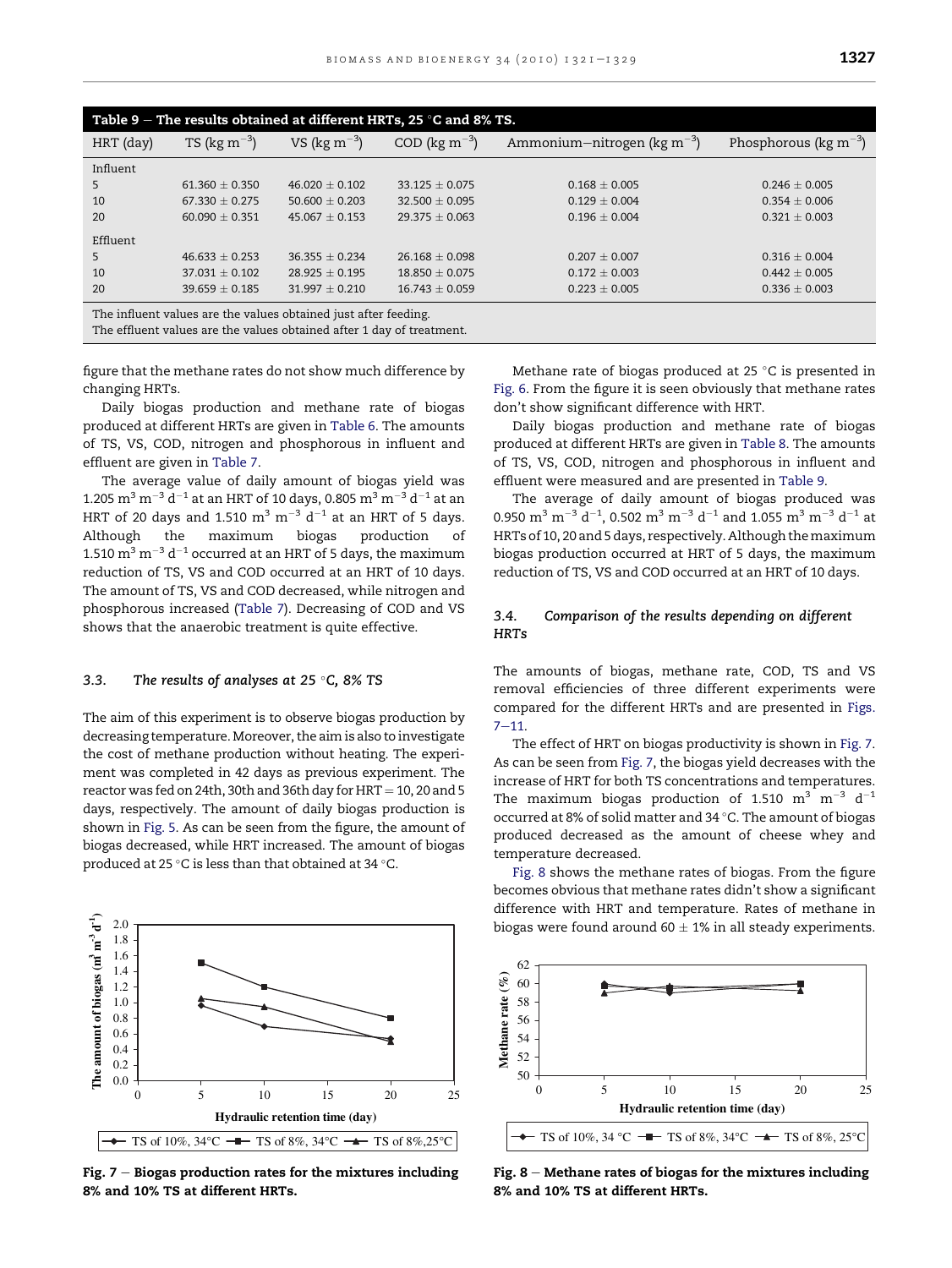<span id="page-7-0"></span>

Fig.  $9 - COD$  removal efficiency for the mixtures including 8% and 10% TS at different HRTs.

Fig. 9 represents the COD removal efficiency versus the HRT. A maximum COD reduction of 54% occurred at the optimum solid matter rate of 8% and at 34  $^{\circ}$ C. COD removal efficiency increased as the amount of cheese whey and temperature increased. It is seen that the COD removal rate is lower at 10% of solid matter in the mixture than 8% at the same temperature; because the cheese whey is lower in the mixture which comprises 10% of solid matter. It was found that the maximum reduction of COD (%54.3) occurred at an HRT of 10 days.

Fig. 10 shows the TS removal efficiency versus the HRT. Because the activities of microorganism were more effective at mesophilic temperature, the maximum reduction degree of TS occurred at 34  $\degree$ C in all HRTs. The maximum TS removal efficiency was 49.5% at an HRT of 10 days and at 34  $^{\circ}$ C.

Fig. 11 shows the VS removal efficiency versus the HRT. VS is an important parameter for measuring biodegradation which directly indicates the metabolic status of some of the most delicate microbial groups in the anaerobic system. The reduction of VS denotes the process stabilization. The maximum reduction degree of VS occurred at 34  $\degree$ C in all HRTs. The maximum VS removal efficiency was 49.4% at an HRT of 10 days and at 34  $^{\circ}$ C.

A VS removal efficiency exceeding 49% has been obtained, which however cannot be fully justified by the biogas production rates obtained. A possible reason for this disagreement could be the considerable loss of organic matter with the thick foam which had been formed, at high rate, above the liquid surface in the reactor. Unfortunately, foam was not analyzed for TS and VS content.



Fig.  $10 - TS$  removal efficiency for the mixture including 8% TS at different HRTs and temperatures.



Fig.  $11 - VS$  removal efficiency for the mixture including 8% TS at different HRTs and temperatures.

# 4. Conclusions

This study shows that a combined treatment of different waste types like manure and cheese whey gives the possibility of treating waste, which cannot be successfully treated separately. Whey was quantitatively degraded to biogas when co-digested with diluted manure without addition of any chemicals. Manure had a high content of lipids, while whey had a high content of easily biodegradable carbohydrates. It could be concluded that co-digestion of these two wastes is advantageous than processing each one separately. But to reach this goal, it is useful or necessary to start the co-digestion process with a mixture of the whey and digested manure. Otherwise to start the co-digestion with a mixture of the whey and fresh manure can lead to fall down the process because of acidifying.

The following conclusions can be drawn from the present study. The hydraulic retention times (HRTs) were 5, 10 and 20 days in all experiments. The biogas yield decreased with the increase of HRT for both TS concentrations  $(8-10%)$  and temperatures (25 and 34  $^{\circ}$ C). Methane rates didn't show a significant difference with HRT and temperature. The best biogas yield from the co-digestion of cheese whey with manure at HRT = 5 days, was 1.510  $\text{m}^3$   $\text{m}^{-3}$  d<sup>-1</sup> with methane content of 60%. The maximum COD reduction of 54% occurred at the optimum solid matter rate of 8% at 34 °C. The maximum TS and VS removal efficiencies were 49.5% and 49.4% at an HRT of 10 days at 34  $\degree$ C.

Due to high organic content and biodegradability of cheese whey, the most appropriate treatment method for whey is anaerobic digestion and it can be applied to existing facilities, already used for manure digestion alone. As a result, codigestion of cheese whey together with local agricultural residues, such as manure, is a sustainable and environmentally attractive method.

#### references

[1] Vasala A, Panula J, Neubauer P. Efficient lactic acid production from high salt containing dairy by-products by Lactobacillus salivarius ssp. salicinius with pre-treatment by proteolytic microorganisms. J Biotechnol 2005;117:421-31.